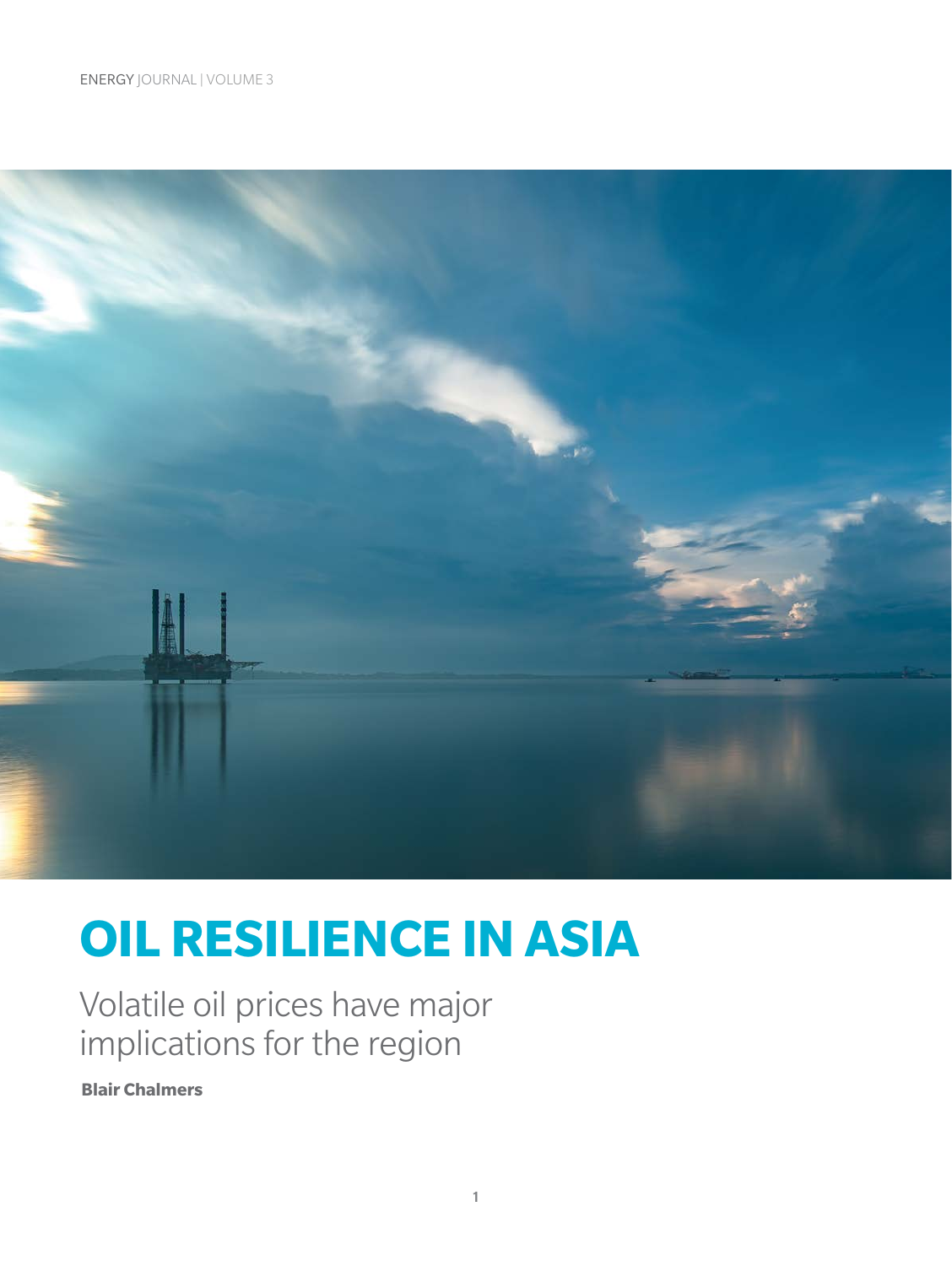erception is relative. Entering 2017, oil prices are hovering around \$50 per barrel, down from their peak – above \$100 – in 2014. Compared to where prices stood 12 months ago, however, the current price of oil is 50 percent higher. Choosing to see the glass as half-empty or half-full depends on whether one stands to gain or lose from lower prices.

Asia's top 10 oil-importing countries accounted for 44 percent of global imports in 2015. (See Exhibit 1.) As a region, it is the world's largest importer of oil. So it's easy to see why the World Economic Forum's recent annual Executive Opinion Survey finds "energy price shock" to be a key concern for business executives in the region.

A sustained period of lower oil prices would seem beneficial for the region. However, to understand the economic impact of this in a meaningful way requires deeper consideration.

The industry is positioned within a much broader economic ecosystem impacted by price shifts. Stakeholders in this ecosystem include governments, energy-intensive industries, the financial sector, and end users, areas worth exploring in more depth.

## WINNERS AND LOSERS ACROSS ASIA

The two net oil exporters in Asia – Brunei and Malaysia – have been hit hard by the price collapse, given their reliance on oil income to balance their budgets. But slumping oil commodity prices also afforded opportunity, providing Indonesia and Malaysia the option to remove expensive fuel-subsidy schemes. Indonesia's fossil-fuel subsidies accounted for more than 4 percent of GDP in recent years, which weighed on the national budget.

Net importers have been clear beneficiaries, with India realizing cost savings that have helped narrow its current account deficit and reduce inflation from 10.9 percent in 2013, to 5.9 percent in 2015. Healthy macroeconomic fundamentals have also allowed the Indian government to manage its fiscal deficit better by cutting subsidies on petroleum products while raising energy taxes.

The oil and gas industry and its direct suppliers have been the most adversely affected. Record losses have led to significant restructuring and divestments, with many companies struggling to stay afloat. South Korea's three largest shipbuilders are all expected to continue with job cuts and asset sales in 2017, with at least one of the three requiring employees to take rotations of unpaid leave.

Meanwhile, energy-intensive industries, such as transportation and farming, have benefited significantly. Globally, operating profit margins for airlines are estimated to be 8.8 percent in 2016, up from 3.5 percent in 2013. Singapore Airlines recorded full-year operating profits of S\$485 million (US\$342 million) in financial year 2015/16, up S\$145 million from the previous year, due largely to lower net fuel costs.

## PLANNING FOR AN UNCERTAIN FUTURE

Two major drivers of the oil price fall surprised many in the industry. The reduction in Chinese oil demand growth came sooner than many had expected, and few predicted the ability of US shale production to reach the heights that it has. It is hard enough to predict the future trajectory of oil prices in times of apparent global stability; doing so in times of significant global uncertainty is harder still.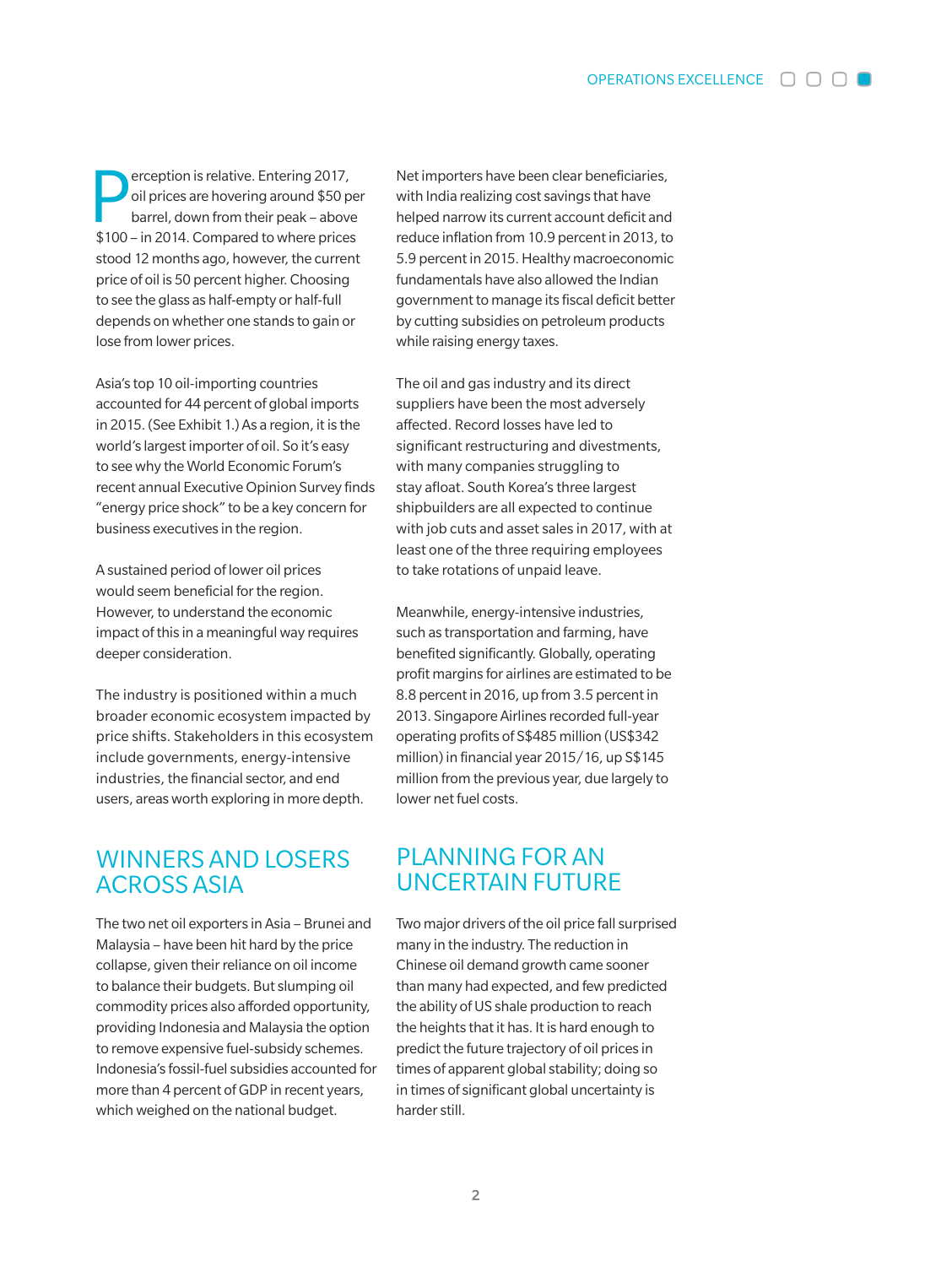#### EXHIBIT 1: ASIA'S OIL DEPENDENCE

A net oil trade map of Asia



This leaves the stakeholders in the oil price economic ecosystem with decisions to make about how to build resilience. For the oil and gas industry, the past few years have been about cutting costs. The president of Halliburton, the oil industry services provider, described new contract negotiations with oil producers as a "barroom brawl." The exploration and production firms may have won in recent negotiations; however, getting tough on suppliers can backfire when oil prices rise again and service providers hold the power. That's why producers, as successfully shown by many North American shale companies, need to focus on true efficiency gains that will have a lasting impact beyond the current downturn.

Following the recent agreement between members of the Organization of the Petroleum Exporting Countries (OPEC) and other

producers to cut production in 2017, prices have edged higher, and there is renewed confidence among some in the industry that significant investment will be signed off on this year for new projects. However, this confidence does not seem to extend to Asian exploration and production firms, as the mature oil fields in the region require expensive technology investment just to maintain existing production levels. China alone is expected to see production fall by seven percent for the second year running.

This fall stands in stark contrast to the region's growing energy demand and ensures that governments in Asia have hard decisions to make about how to manage their individual energy trilemmas, ensuring the balance between energy security, environmental sustainability, and energy equity. The most recent Energy Trilemma Index suggests that